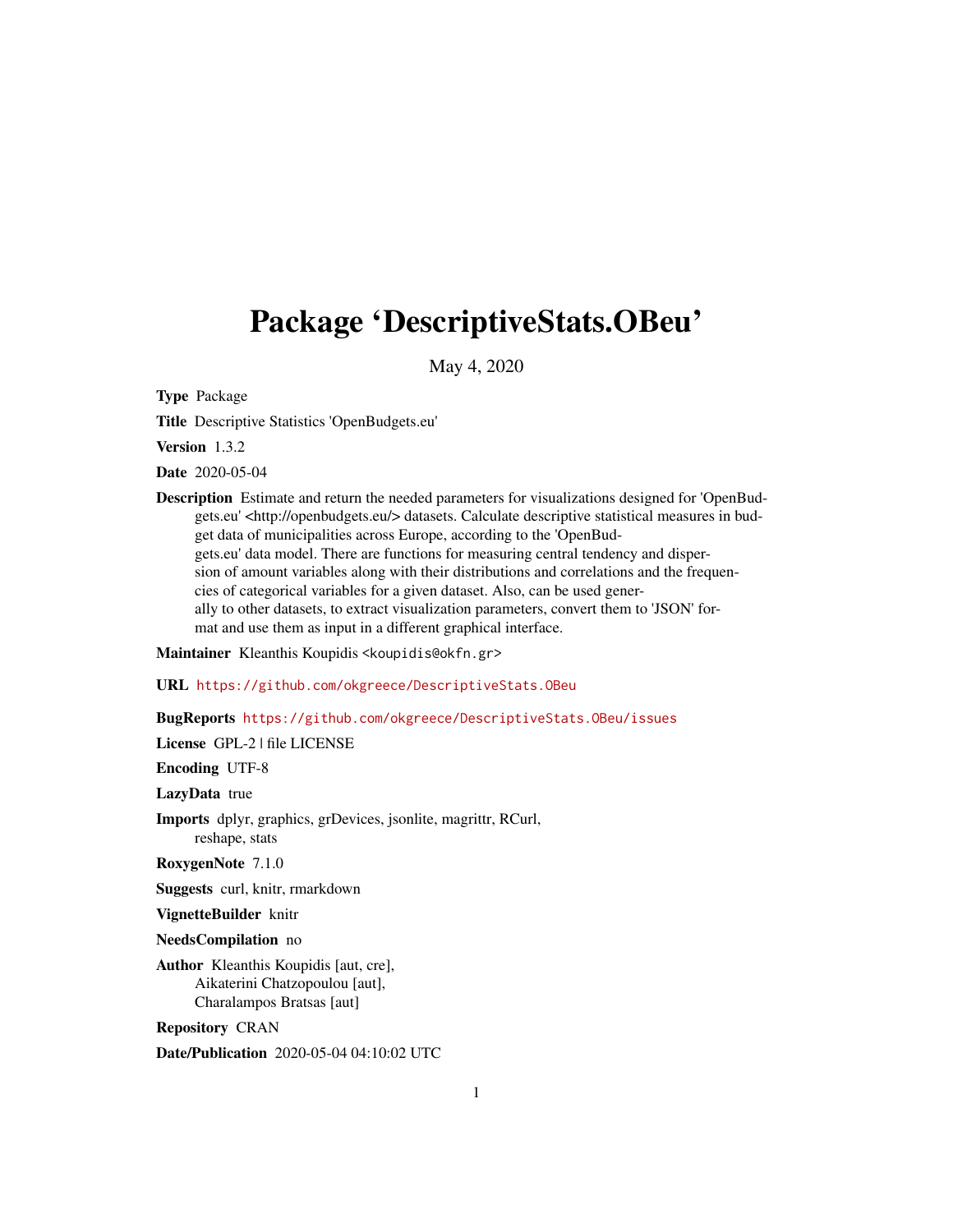# <span id="page-1-0"></span>R topics documented:

|  | $\mathcal{L}$   |
|--|-----------------|
|  | 3               |
|  | 3               |
|  | 5               |
|  | 6               |
|  | 7               |
|  | 8               |
|  | <b>9</b>        |
|  |                 |
|  |                 |
|  |                 |
|  | $\overline{13}$ |
|  | - 14            |
|  | - 15            |
|  |                 |
|  |                 |
|  |                 |
|  |                 |

#### **Index** 2008 **Index** 2008 **Index**

compare.stats *Group and compare summaries statistics to a data frame*

# Description

Extract and return a data frame with the columns that include only numeric values

# Usage

compare.stats(df, group\_var, values, m\_functions)

# Arguments

| df          | numeric vector or matrix or dataframe           |
|-------------|-------------------------------------------------|
| group_var   | character vector of variables to group the data |
| values      | numeric or integer variables                    |
| m_functions | functions to apply in values                    |

# Value

This function returns a data frame with the selected group\_vars and the result of m\_functions applied in the selected values.

# Author(s)

Kleanthis Koupidis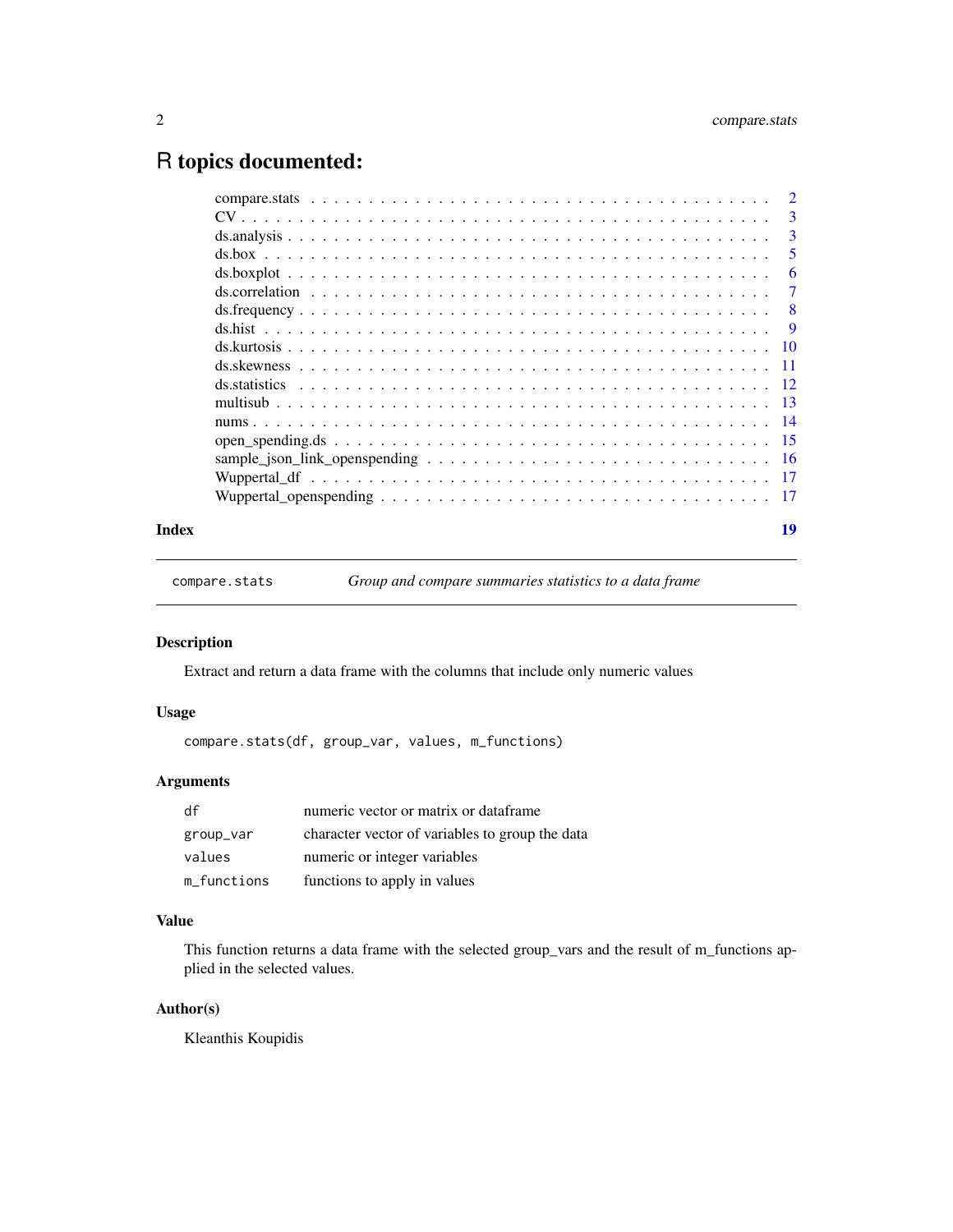# <span id="page-2-0"></span>CV *Coefficient of variation*

# Description

Extract and return a data frame with the columns that include only numeric values

# Usage

 $CV(x)$ 

#### Arguments

x A numeric vector or matrix or dataframe

# Value

This function returns a vector with the coefficient of variance for the input vector,matrix or data frame.

# Author(s)

Kleanthis Koupidis

<span id="page-2-1"></span>ds.analysis *Calculation of some Descriptive Tasks*

# Description

The function calculates the basic descriptive measures, the correlation and the boxplot parameters of all the numerical variables and the frequencies of all the nominal variables.

# Usage

```
ds.analysis(data, c.out = 1.5, box.width = 0.15, outliers = TRUE, hist.class = "Sturges",
corr.method = "pearson", fr.select = NULL, tojson = FALSE)
```
# Arguments

| data      | The input data                                                                                        |
|-----------|-------------------------------------------------------------------------------------------------------|
| c.out     | Determines the length of the "whiskers" plot. If it is equal to zero no outliers<br>will be returned. |
| box.width | The width level is determined 0.15 times the square root of the size of the input<br>data.            |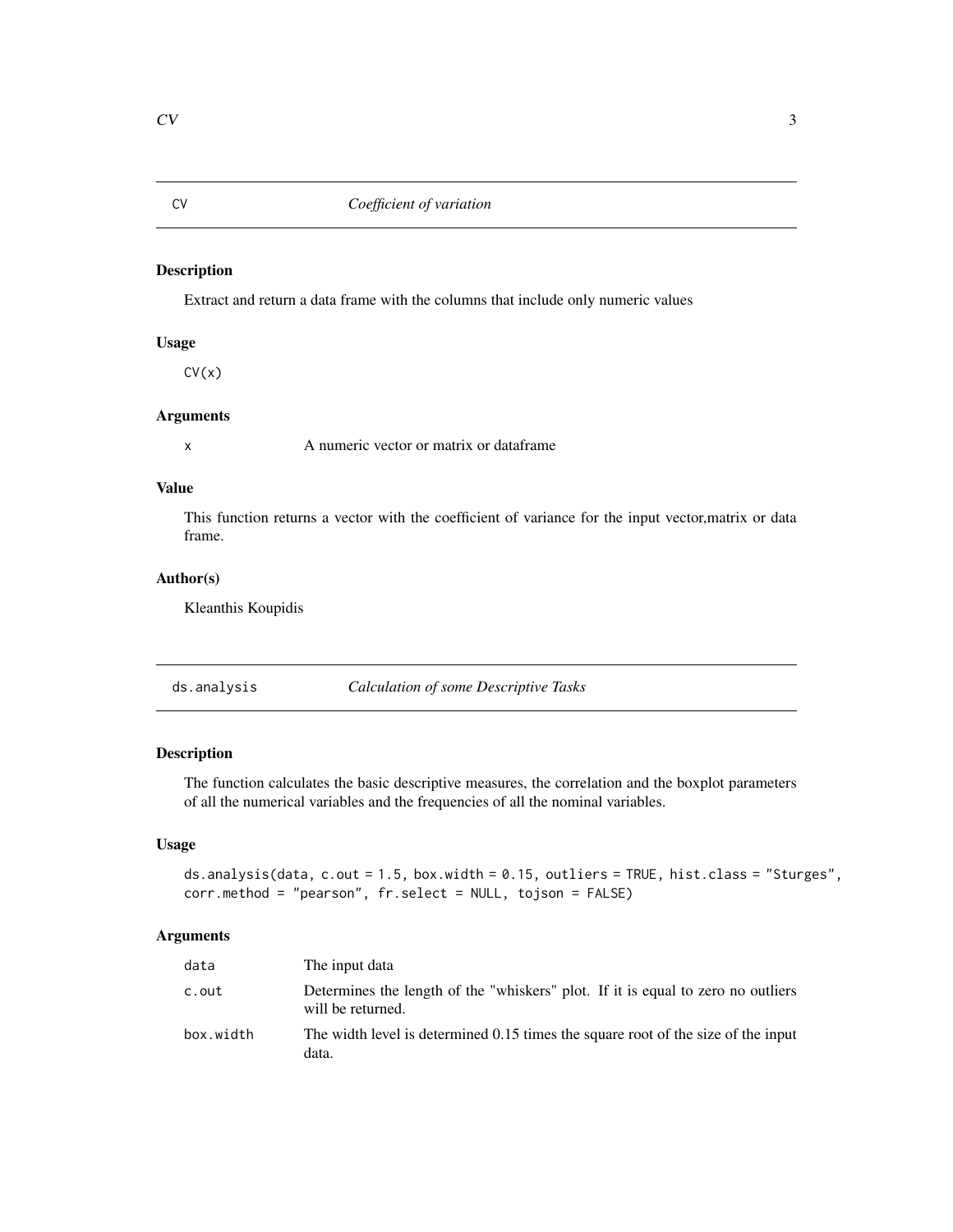<span id="page-3-0"></span>

| outliers    | If TRUE the outliers will be computed at the selected "c.out" level (default is<br>1.5 times the Interquartile Range). |
|-------------|------------------------------------------------------------------------------------------------------------------------|
| hist.class  | The method or the number of classes for the histogram.                                                                 |
| corr.method | The correlation coefficient method to compute: "pearson" (default), "kendall"<br>or "spearman".                        |
| fr.select   | One or more nominal variables to calculate their corresponding frequencies.                                            |
| tojson      | If TRUE the results are returned in json format                                                                        |
|             |                                                                                                                        |

# Details

This function returns a list with the basic statistics, the parameters needed to visualize a boxplot and a histogram, it also provides the frequencies of non numerical data of the input dataset and the correlation coefficient. The input of this function can be a matrix or data frame.

# Value

A list or json file with the following components:

- descriptives The descriptive measures
- boxplot The statistics of the boxplot
- histogram The histogram parameters
- frequencies The frequencies and the relative frequencies of factors/characters of the input dataset
- correlation The correlation coefficient

#### Author(s)

Kleanthis Koupidis, Charalampos Bratsas

#### See Also

# [open\\_spending.ds](#page-14-1)

#### Examples

```
# iris data frame as input with the default parameters
ds.analysis(iris)
# using iris data frame with different parameters
ds.analysis(iris, c.out = 1, box.width = 0.20, outliers = TRUE, tojson = TRUE)
# using iris data frame with different parameters
# fr.select parameter specified as Species
ds.analysis(iris, c.out = 1, outliers = FALSE, fr.select = "Species", tojson = TRUE)
```

```
# OpenBudgets.eu Dataset Example:
ds.analysis(Wuppertal_df, c.out = 2, box<u>width = 0.15</u>,outliers = FALSE, tojson = FALSE)
```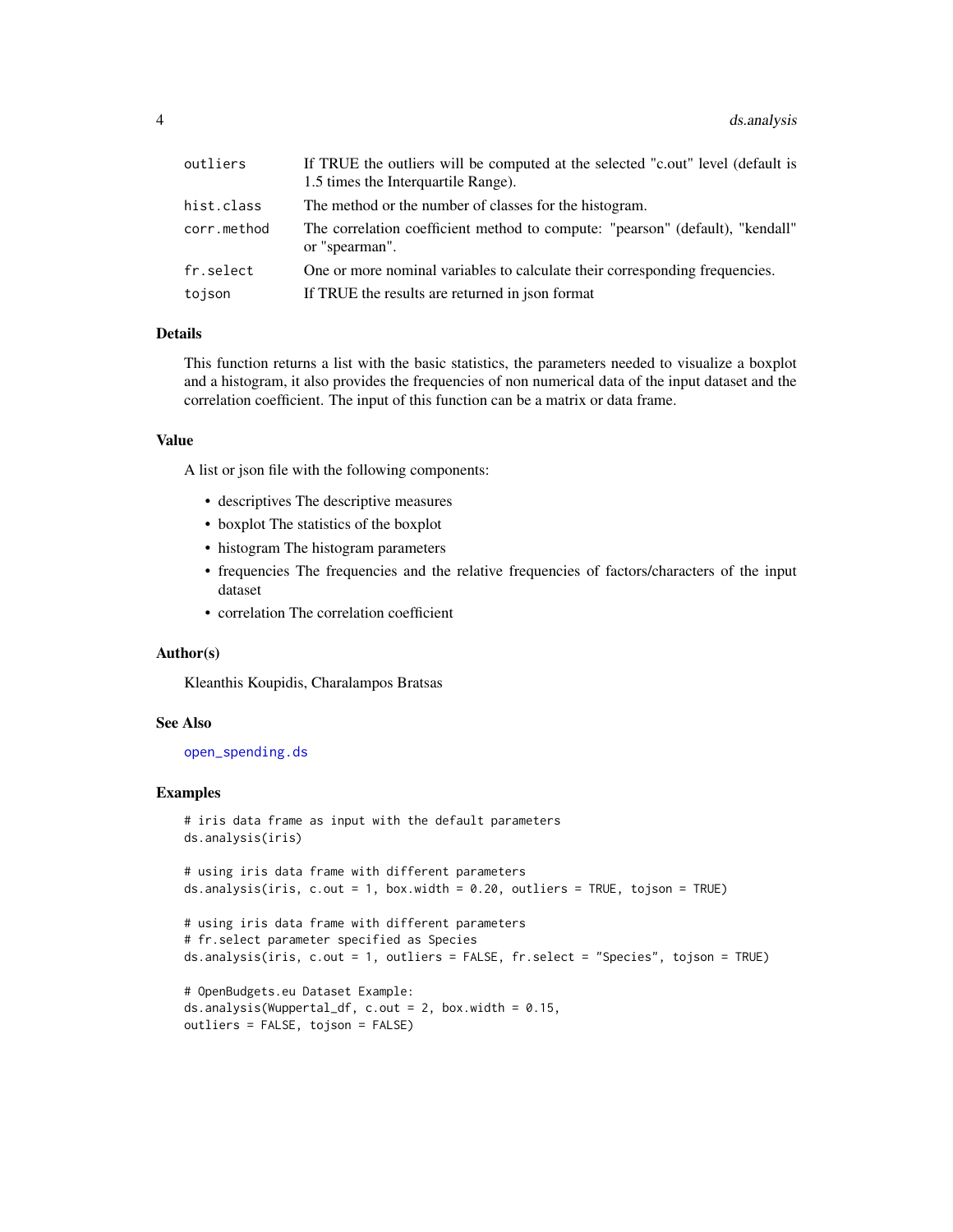<span id="page-4-1"></span><span id="page-4-0"></span>

#### Description

This function calculates the statistical measures needed to visualize the boxplot of a numeric vector.

# Usage

 $ds.box(x, c = 1.5, c.width = 0.15, out = TRUE, tojson = FALSE)$ 

#### Arguments

| $\mathsf{x}$ | The input numeric vector                                                                                           |
|--------------|--------------------------------------------------------------------------------------------------------------------|
| C            | Determines the length of the "whiskers" plot. If it is equal to zero or out=F, no<br>outliers will be returned.    |
| c.width      | The width level is determined 0.15 times the square root of the size of the input<br>vector                        |
| out          | If TRUE the outliers will be computed at the selected "c" level (default is 1.5<br>times the Interquartile Range). |
| tojson       | If TRUE the results are returned in json format                                                                    |

#### Details

This function returns a list with the parameters needed to visualize a boxplot.

#### Value

Returns a list or a json file with the following components:

- lo.whisker The extreme of the lower whisker
- lo.hinge The lower "hinge"
- median The median
- up.hinge The upper "hinge"
- up.whisker The extreme of the upper whisker
- box.width The width of the box (default is 0.15 times the square root of the size of the vector)
- lo.out The values of any data points which lie below the extreme of the lower whisker
- up.out The values of any data points which lie above the extreme of the upper whisker
- n The non-NA observations of the vector

#### Author(s)

Kleanthis Koupidis, Charalampos Bratsas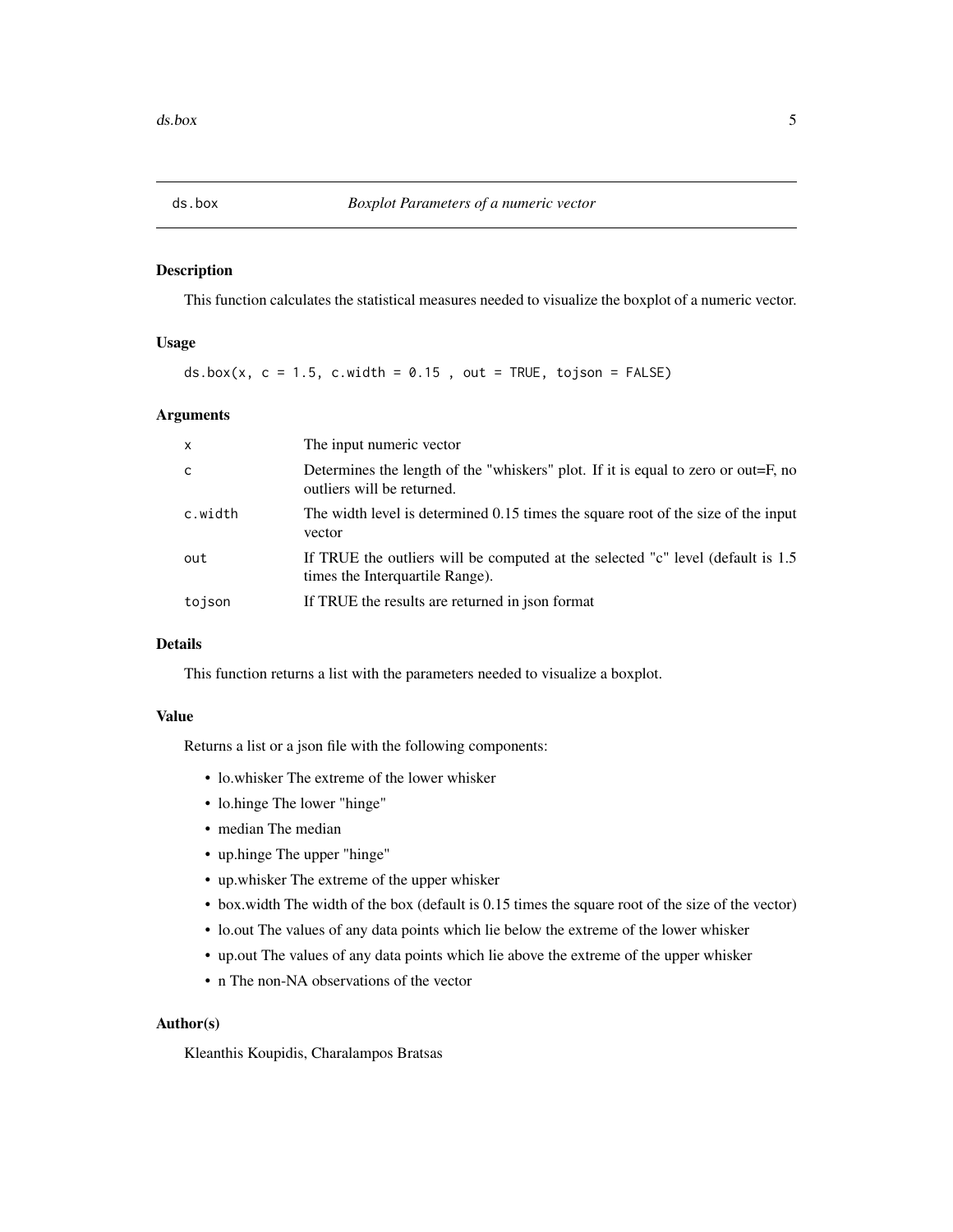# <span id="page-5-0"></span>See Also

[ds.analysis](#page-2-1), [open\\_spending.ds](#page-14-1)

#### Examples

```
# with vector as an input and the default parameters
vec <- as.vector(iris$Sepal.Width)
ds.box(vec)
# with vector as an input and the different parameters
vec <- as.vector(iris$Sepal.Width)
ds.box(vec, c = 3, c.width = 0.20, out = FALSE, tojson = FALSE)# OpenBudgets.eu Dataset Example:
amounts <- as.vector(Wuppertal_df$Amount)
ds.box(amounts, c = 1.5, c.width = 0.20, out = TRUE)
```
ds.boxplot *Boxplot Parameters of a matrix or data frame*

# Description

This function calculates the statistics of the boxplot for the input matrix or data frame.

# Usage

```
ds.boxplot(data, out.level = 1.5, width = 0.15, outl = TRUE, tojson = FALSE)
```
# Arguments

| data      | The input numeric matrix or data frame.                                                                                      |
|-----------|------------------------------------------------------------------------------------------------------------------------------|
| out.level | Determines the length of the "whiskers" plot. If it is equal to zero or "outl" is set<br>to F, no outliers will be returned. |
| width     | The width level is determined 0.15 times the square root of the size of the input<br>data.                                   |
| outl      | If TRUE the outliers will be computed at the selected "out. level" level (default<br>is 1.5 times the Interguartile Range).  |
| tojson    | If TRUE the results are returned in json format                                                                              |

# Details

This function returns as a list object the statistical parameters needed to visualize boxplot.

# Value

Returns a list with the extracted components of [ds.box](#page-4-1) for each variable/column of the input data.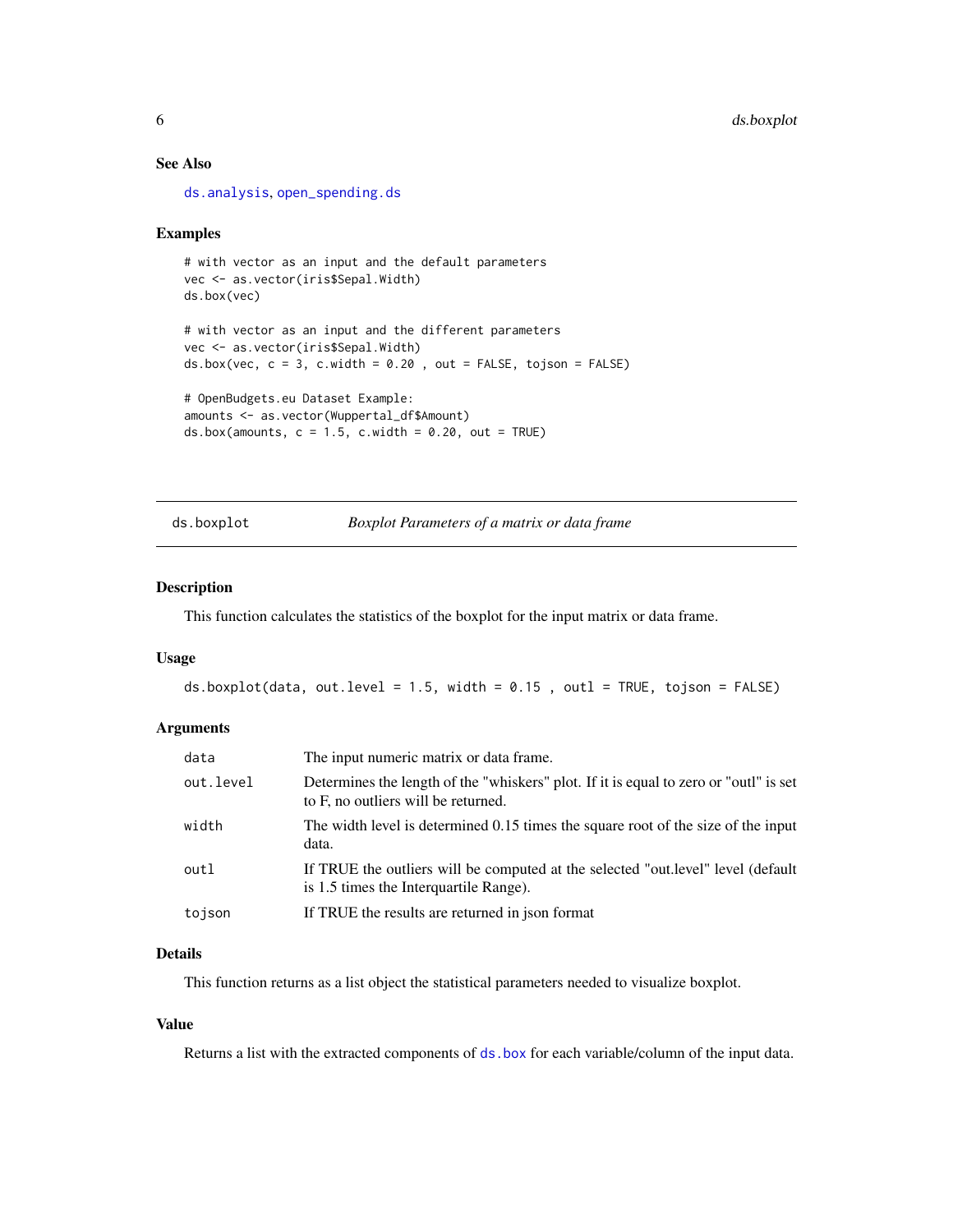# <span id="page-6-0"></span>ds.correlation 7

#### Author(s)

Aikaterini Chatzopoulou, Kleanthis Koupidis

#### See Also

[ds.box](#page-4-1), [ds.analysis](#page-2-1), [open\\_spending.ds](#page-14-1)

#### Examples

```
# with matrix as an input and the default parameters
Matrix \le cbind(Uni05 = (1:200)/21, Norm = rnorm(200),
         `5T` = rt(200, df = 5), Gam2 = rgamma(200, shape = 2))
ds.boxplot(Matrix, out.level = 1.5, width = 0.15 , outl = TRUE, tojson = FALSE)
# iris data frame as an input, different parameters and json output
ds.boxplot(iris, out.level = 2, width = 0.25 , outl = FALSE, tojson = TRUE)
# OpenBudgets.eu Dataset Example:
ds.boxplot(Wuppertal_df$Amount, out.level = 2.5, width = 0.15,
out1 = TRUE, tojson = FALSE)
```
ds.correlation *Correlation Coefficient of a dataframe*

# **Description**

This functions calculates the correlation coefficient of the input vectors, matrix or data frame. By default, the correlation coefficient of pearson is computed.

#### Usage

```
ds.correlation(x, y = NULL, cor.method = "pearson", tojson = FALSE)
```
#### Arguments

| $\mathsf{x}$ | A numeric vector, matrix or data frame                                                          |
|--------------|-------------------------------------------------------------------------------------------------|
| У            | A vector, matrix or data frame with same dimension as x. By default it is equal<br>with NULL.   |
| cor.method   | The correlation coefficient method to compute: "pearson" (default), "kendall"<br>or "spearman". |
| tojson       | If TRUE the results are returned in json format, default returns a data frame                   |

# Details

This function returns an upper triangle matrix with the correlation coefficients of the input data. The correlation coefficient of pearson is computed, by default. Other options are "kendall" or "spearman".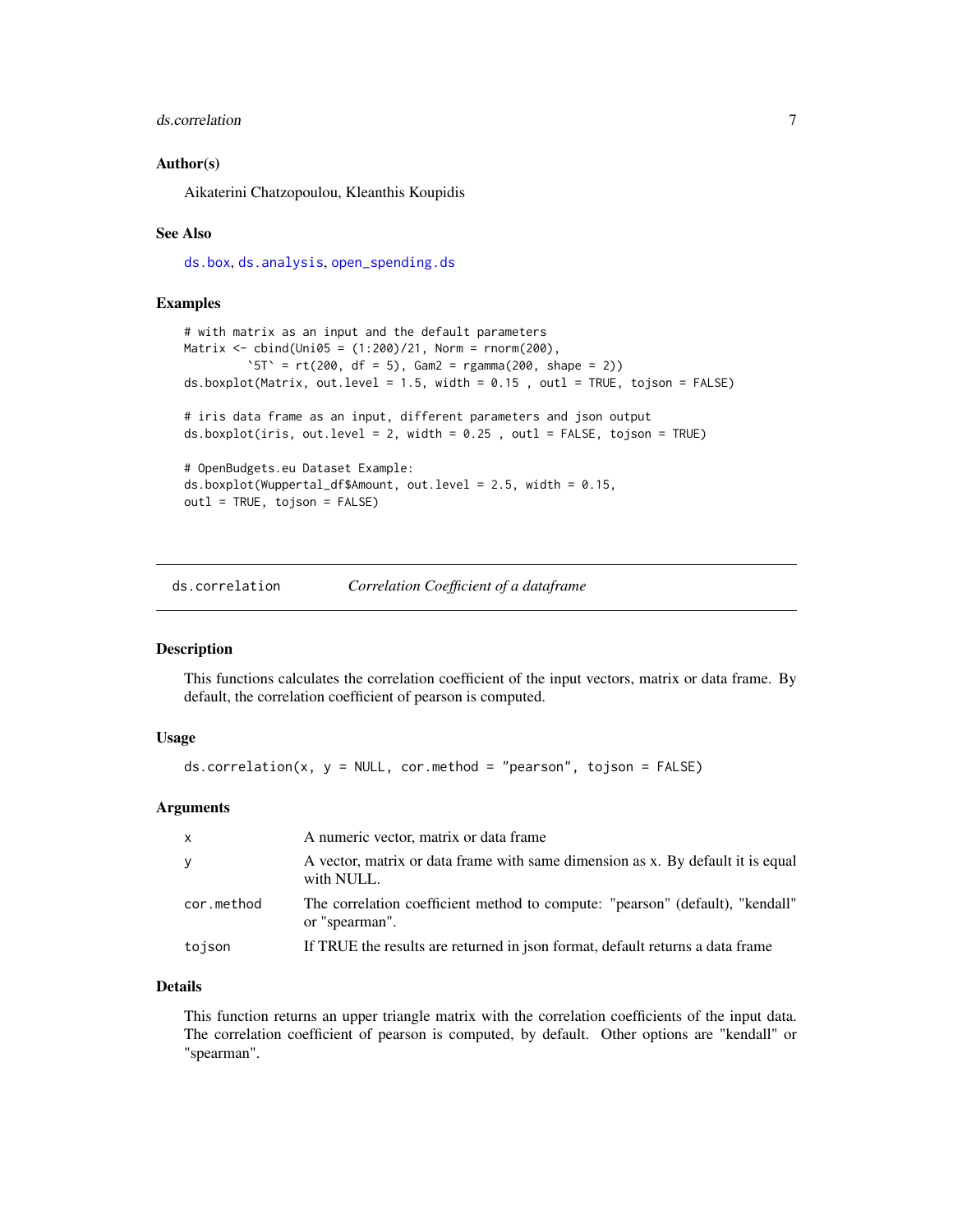#### <span id="page-7-0"></span>Author(s)

Aikaterini Chatzopoulou, Kleanthis Koupidis, Charalampos Bratsas

# See Also

[ds.analysis](#page-2-1), [open\\_spending.ds](#page-14-1)

# Examples

```
# iris data frame as an input and the default parameters
ds.correlation(iris, cor.method = "pearson", tojson = FALSE)
# with matrix as an input , different parameters and json output
Matrix <- cbind(Uni05 = (1:200)/21, Norm = rnorm(200),
         `5T` = rt(200, df = 5), Gam2 = rgamma(200, shape = 2))
ds.correlation(Matrix, cor.method = "kendall", tojson = TRUE)
```
ds.frequency *Barplot parameters*

#### Description

This function calculates the frequencies and the relative frequencies of factors/characters of the input dataset.

# Usage

ds.frequency(data, select = NULL, tojson = FALSE)

#### Arguments

| data   | A vector, matrix or data frame which includes at least one factor/character.                                                                                                                        |
|--------|-----------------------------------------------------------------------------------------------------------------------------------------------------------------------------------------------------|
| select | Select one or more specific nominal variables to calculate their corresponding<br>frequencies, if it's not specified the result corresponds to frequencies of every<br>factor variable in the data. |
| tojson | If TRUE the results are returned in json format, default returns a list                                                                                                                             |

# Details

This function returns a list with the frequencies and relative frequencies of factors/characters of the input dataset.

#### Author(s)

Kleanthis Koupidis, Charalampos Bratsas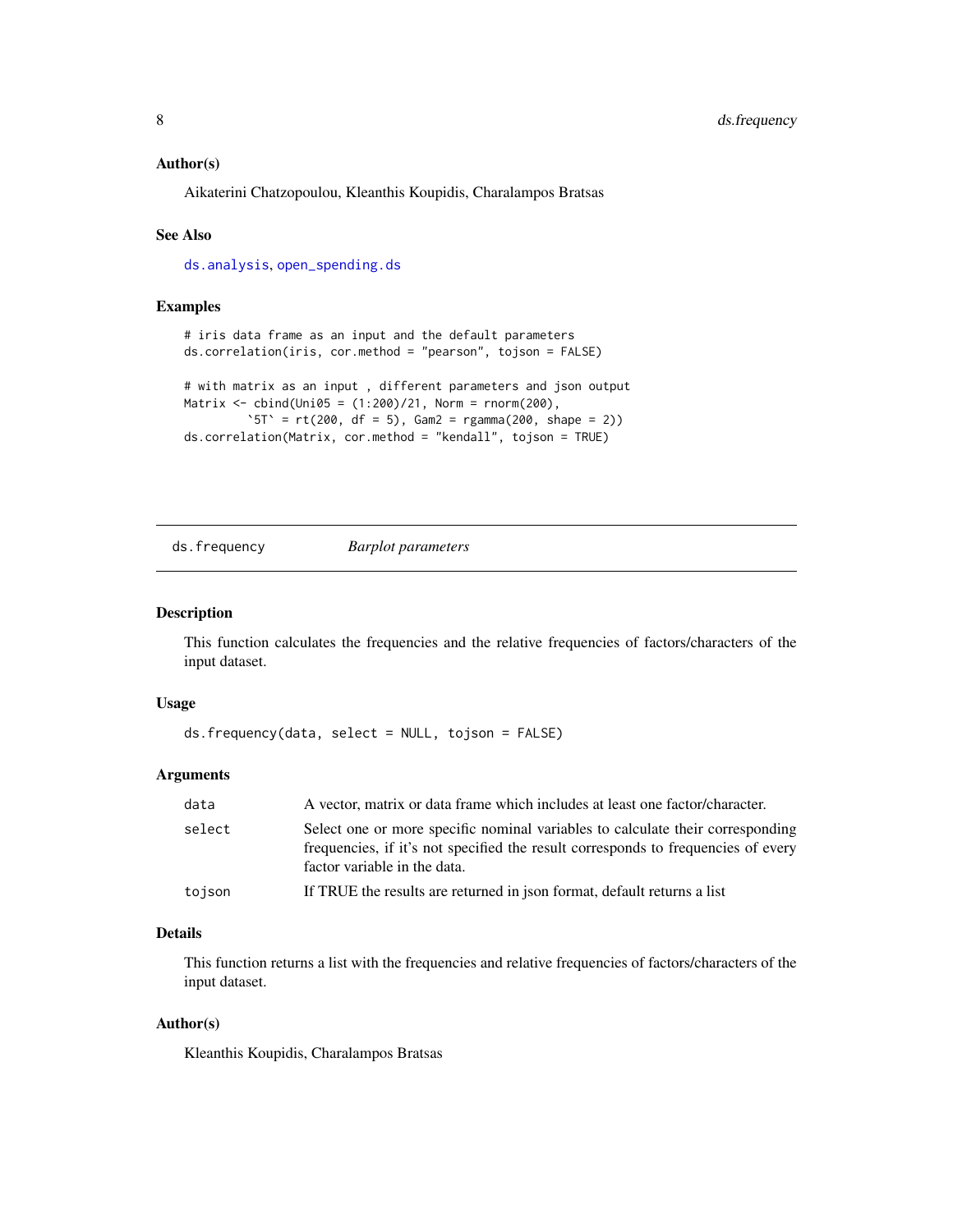#### <span id="page-8-0"></span>ds.hist 9

# See Also

[ds.analysis](#page-2-1), [open\\_spending.ds](#page-14-1)

ds.frequency(iris, tojson = TRUE)

#### Examples

```
# iris data frame as an input and a selected column to calculate its frequencies
ds.frequency(iris, select = "Species", tojson = FALSE)
# iris data frame as an input without a selected column and json output
```

```
# OpenBudgets.eu Dataset Example:
ds.frequency(Wuppertal_df, select = "Produkt", tojson = FALSE)
```
#### ds.hist *Histogram breaks and frequencies*

#### Description

This function computes the histogram parameters of the numeric input vector. The default for breaks is the value resulted from Sturges algorithm.

#### Usage

ds.hist(x, breaks = "Sturges", tojson = FALSE)

#### Arguments

|        | The input numeric vector, matrix or data frame.                         |
|--------|-------------------------------------------------------------------------|
| breaks | The method or the number of classes for the histogram                   |
| tojson | If TRUE the results are returned in json format, default returns a list |

# Details

The possible values for breaks are Sturges see [nclass.Sturges](#page-0-0), Scott see [nclass.scott](#page-0-0) and FD or Freedman Diaconis [nclass.FD](#page-0-0) which are in package grDevices.

#### Value

A list or json file with the following components:

- cuts The boundaries of the histogram classes
- density The density of each histogram class
- normal.curve.x Abscissa of the normal curve
- normal.curve.y Ordinate of the normal curve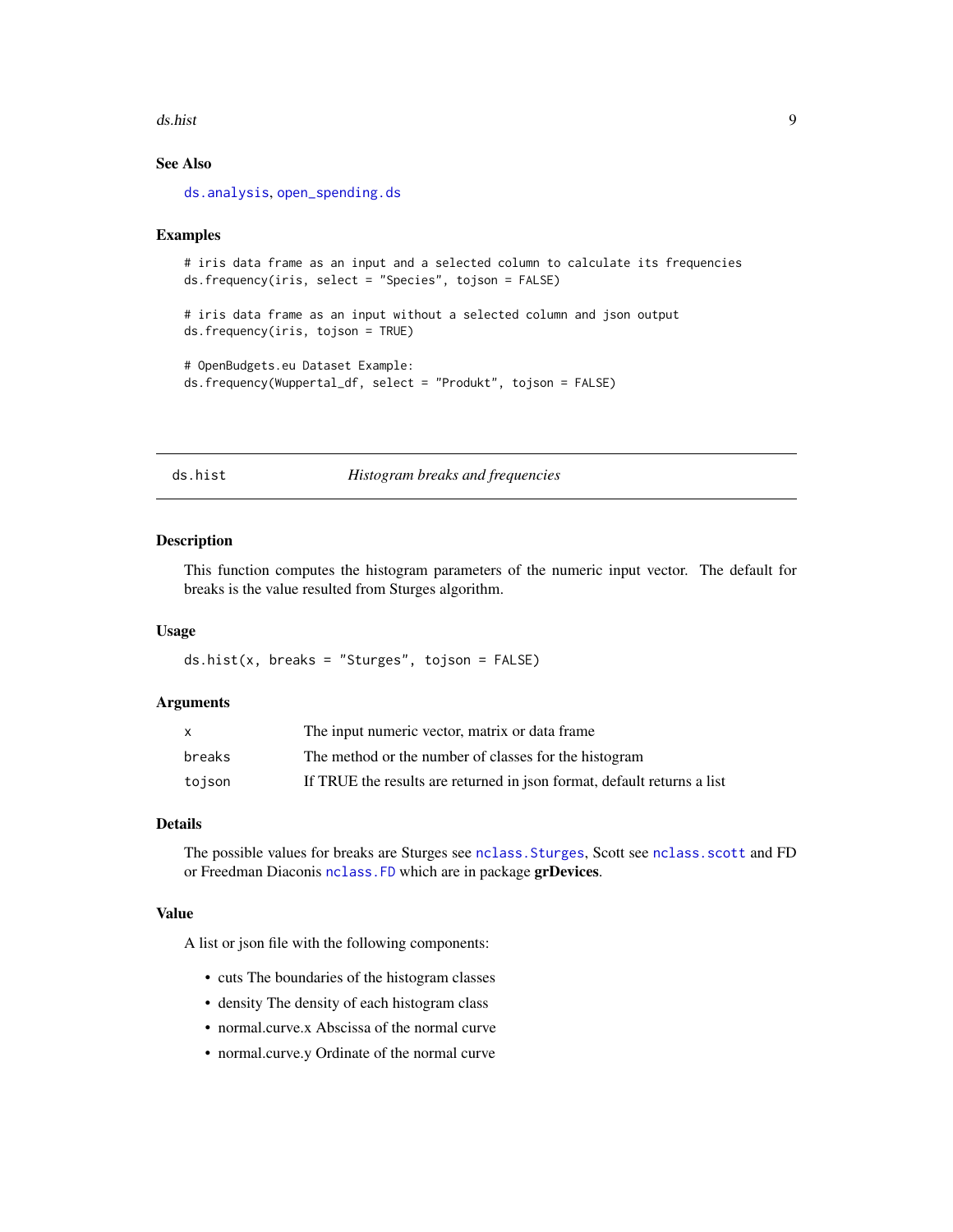- <span id="page-9-0"></span>• fit.line.x Abscissa of the data density curve
- fit.line.y Ordinate of the data density curve
- mean The average value of the input vector
- median The median value of the input data

# Author(s)

Kleanthis Koupidis, Charalampos Bratsas

# See Also

[ds.analysis](#page-2-1), [open\\_spending.ds](#page-14-1)

#### Examples

```
# with a vector as an input and the defaults parameters
vec <- as.vector(iris$Sepal.Width)
ds.hist(vec)
```
# OpenBudgets.eu Dataset Example: ds.hist(Wuppertal\_df\$Amount, tojson = TRUE)

<span id="page-9-1"></span>ds.kurtosis *Calculation of Kurtosis*

# Description

This function calculates kurtosis of the input vector, matrix or data frame.

# Usage

ds.kurtosis(x, tojson = FALSE)

# Arguments

| $\mathsf{x}$ | A numeric vector, matrix or data frame.         |
|--------------|-------------------------------------------------|
| tojson       | If TRUE the results are returned in json format |

# Details

This function returns the kurtosis, based on a scaled version of the fourth moment, of numbers of the input data.

#### Author(s)

Aikaterini Chatzopoulou, Charalampos Bratsas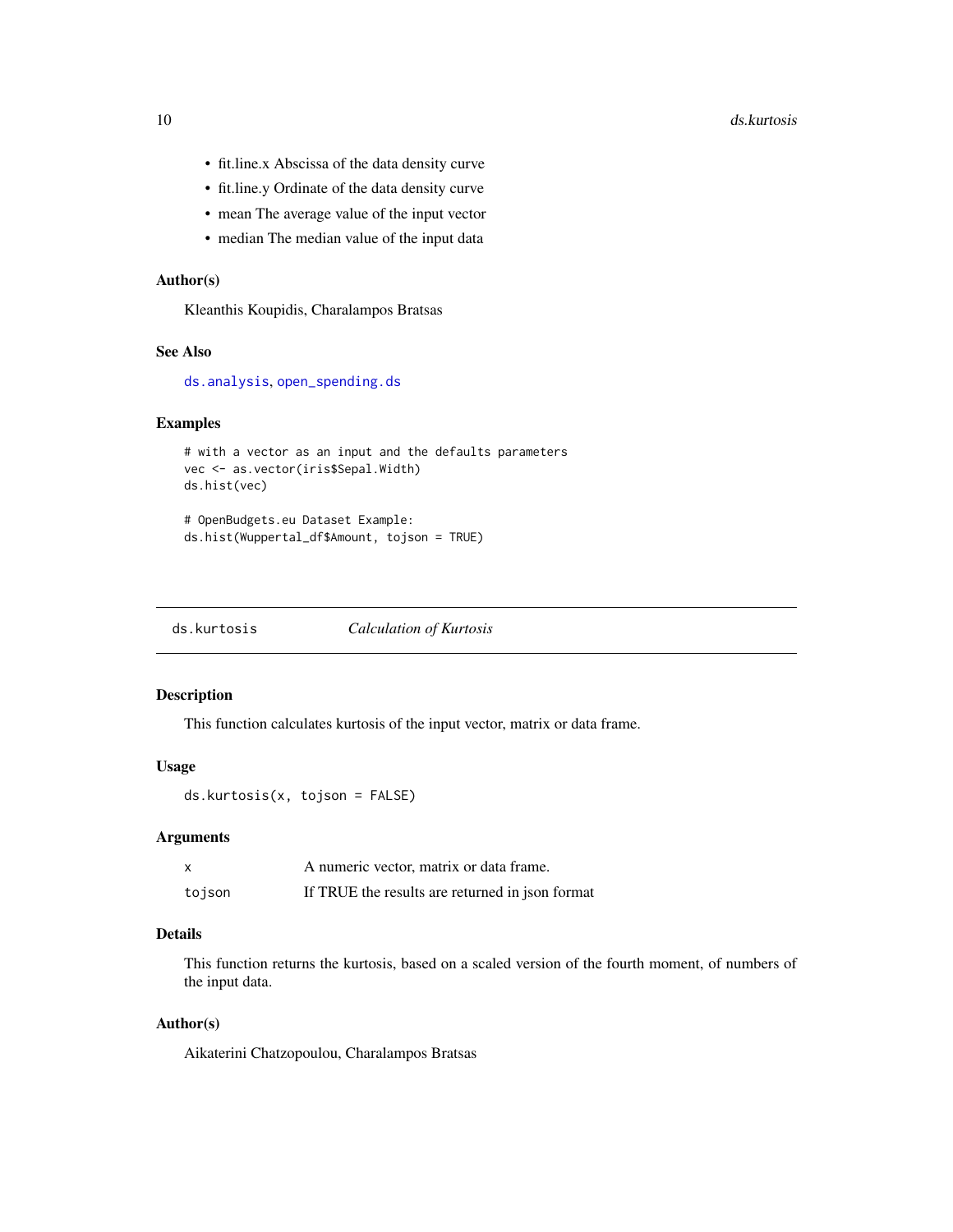#### <span id="page-10-0"></span>ds.skewness 11

# See Also

[ds.skewness](#page-10-1), [ds.statistics](#page-11-1), [ds.analysis](#page-2-1), [open\\_spending.ds](#page-14-1)

#### Examples

```
# with a matrix as an input
Matrix \le cbind(Uni05 = (1:200)/21, Norm = rnorm(200),
        `5T` = rt(200, df = 5), Gam2 = rgamma(200, shape = 2))
ds.kurtosis(Matrix, tojson = FALSE)
# with iris data frame as an input
ds.kurtosis(iris, tojson = FALSE)
# with a vector as an input and json output
vec <- as.vector(iris$Sepal.Width)
ds.kurtosis(vec, tojson = TRUE)
# OpenBudgets.eu Dataset Example:
ds.kurtosis(Wuppertal_df, tojson = FALSE)
```
<span id="page-10-1"></span>ds.skewness *Calculation of Skewness*

# Description

This function calculates skewness of the input vector, matrix or data frame.

#### Usage

ds.skewness(x, tojson = FALSE)

#### Arguments

| $\boldsymbol{\mathsf{x}}$ | A numeric vector, matrix or data frame.         |
|---------------------------|-------------------------------------------------|
| tojson                    | If TRUE the results are returned in json format |

# Details

This function returns the skewness, also known as Pearson's moment coefficient of skewness, of numbers of the input data.

# Author(s)

Aikaterini Chatzopoulou

# See Also

[ds.kurtosis](#page-9-1), [ds.statistics](#page-11-1), [ds.analysis](#page-2-1), [open\\_spending.ds](#page-14-1)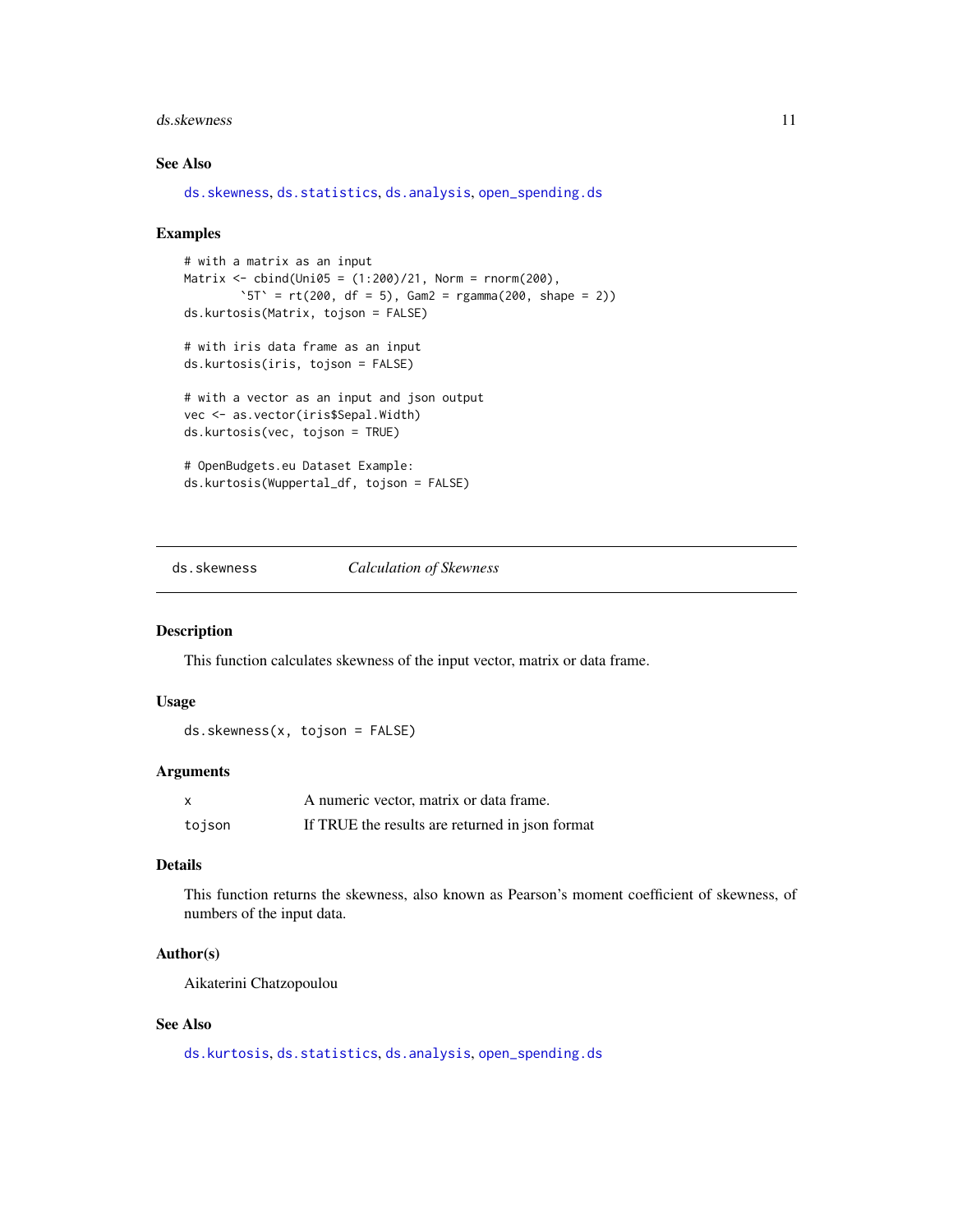#### Examples

```
# with a matrix as an input
Matrix \le cbind(Uni05 = (1:200)/21, Norm = rnorm(200),
        \text{'5T'} = \text{rt}(200, \text{ df} = 5), Gam2 = rgamma(200, shape = 2))
ds.skewness(Matrix, tojson = FALSE)
# with iris data frame as an input
ds.skewness(iris, tojson = FALSE)
# with a vector as an input and json output
vec <- as.vector(iris$Sepal.Width)
ds.skewness(vec, tojson = TRUE)
# OpenBudgets.eu Dataset Example:
ds.skewness(Wuppertal_df, tojson = FALSE)
```
<span id="page-11-1"></span>ds.statistics *Calculation of the Statistic Measures*

# Description

This function calculates the basic descriptive measures of the input dataset.

#### Usage

```
ds.statistics(data, tojson = FALSE)
```
# Arguments

| data   | A numeric vector, matrix or data frame                                  |
|--------|-------------------------------------------------------------------------|
| tojson | If TRUE the results are returned in json format, default returns a list |

# Details

This function returns the following values of the input data: minimum, maximum, range, mean, median, first and third quantiles, variance, standart deviation, skewness and kurtosis.

#### Value

A list or json file with the following components:

- Min The minimum observed value of the input data
- Max The maximum observed value of the input data
- Range The range, defined as the difference of the maximum and the minimum value.
- Mean The average value of the input data
- Median The median value of the input data

<span id="page-11-0"></span>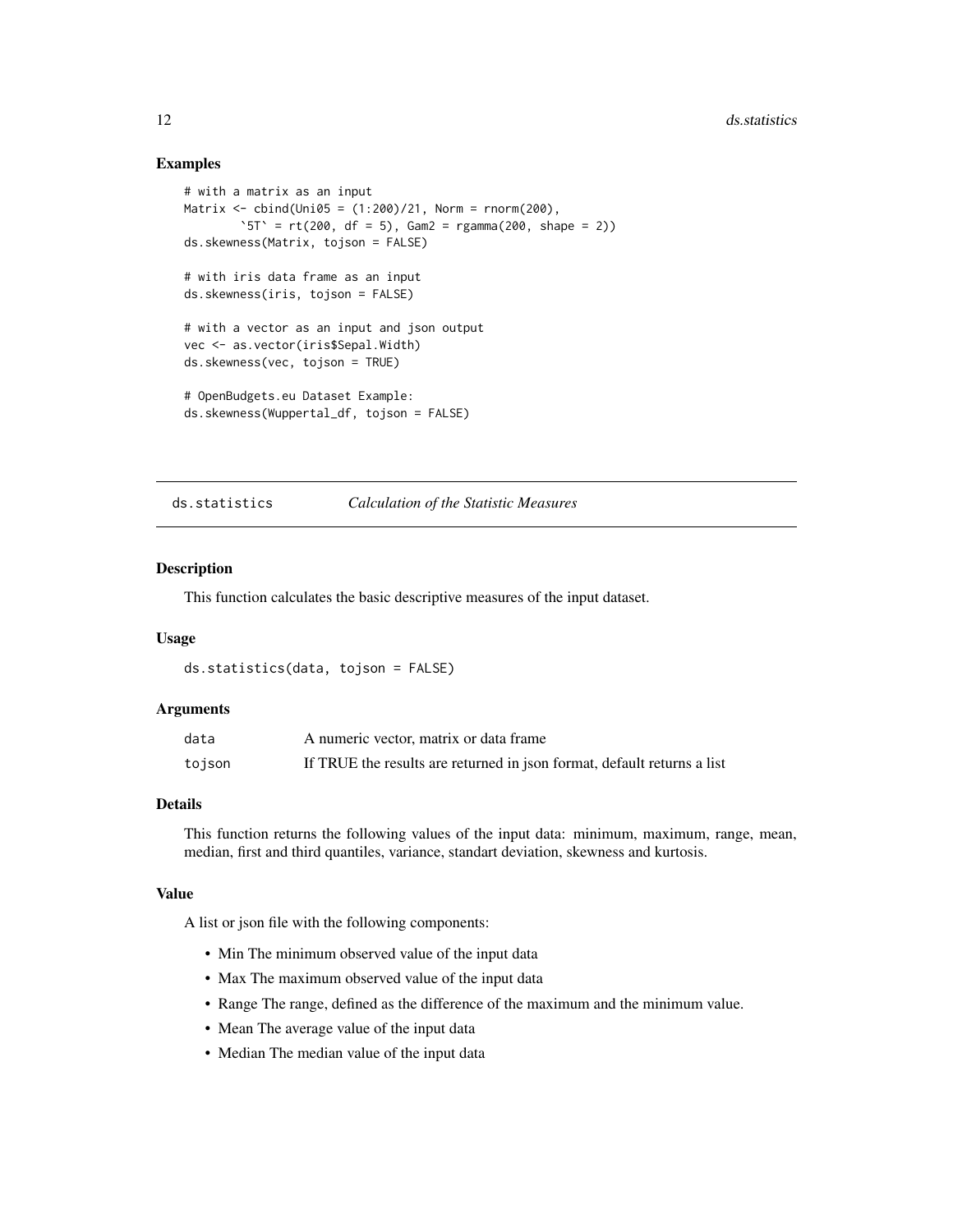#### <span id="page-12-0"></span>multisub the contract of the contract of the contract of the contract of the contract of the contract of the contract of the contract of the contract of the contract of the contract of the contract of the contract of the c

- Quantiles The 25% and 75% percentiles
- Variance The variance of the input data
- Standard Deviation The standard deviation of the input data
- Skewness The Skewness of the input data
- Kurtosis The Kurtosis of the input data

# Author(s)

Aikaterini Chatzopoulou, Kleanthis Koupidis, Charalampos Bratsas

# See Also

[open\\_spending.ds](#page-14-1)

# Examples

```
# with matrix as an input and json outpout
Matrix \le cbind(Uni05 = (1:200)/21, Norm = rnorm(200),
         \text{'5T'} = \text{rt}(200, df = 5), \text{ Gam2} = \text{rgamma}(200, shape = 2))ds.statistics(Matrix, tojson = TRUE)
# with vector as an input
vec <- as.vector(iris$Sepal.Width)
ds.statistics(vec, tojson = FALSE)
# with iris data frame as an input
ds.statistics(iris, tojson = FALSE)
# OpenBudgets.eu Dataset Example:
ds.statistics(Wuppertal_df$Amount, tojson = TRUE)
```
multisub *Multiple replacement*

#### Description

Extract and return a data frame with the columns that include only numeric values

#### Usage

```
multisub(pattern, replacement, x, ...)
```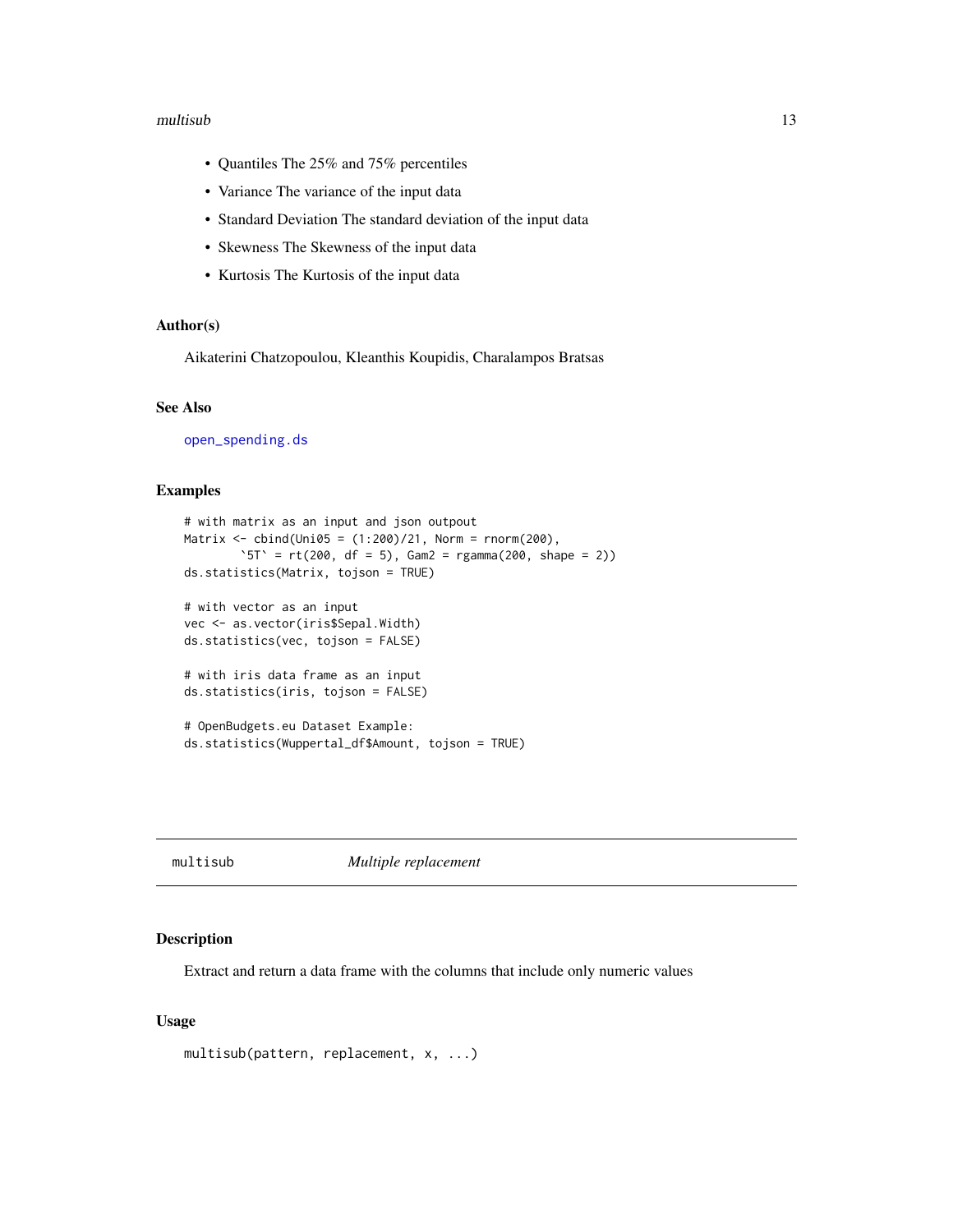<span id="page-13-0"></span>14 nums

# Arguments

| pattern     | Character string vector containing a regular expression to be matched in the<br>given character vector |
|-------------|--------------------------------------------------------------------------------------------------------|
| replacement | A character vector of equal length with the pattern to be replaced.                                    |
| X           | A character vector or an object where the matches are                                                  |
| .           | other parameters to pass                                                                               |

# Value

This function returns a character vector with the replacements.

# Author(s)

Kleanthis Koupidis

nums *Select the numeric columns of a given dataset*

# Description

Extract and return a data frame with the columns that include only numeric values

# Usage

nums(data)

# Arguments

data A numeric vector, matrix or data frame.

# Value

This function returns a data frame with the numeric columns of the input dataset.

# Author(s)

Kleanthis Koupidis

# Examples

```
# with data frame as input
nums(iris)
# with vector as input
vec <- as.vector(iris$Sepal.Width)
nums(vec)
```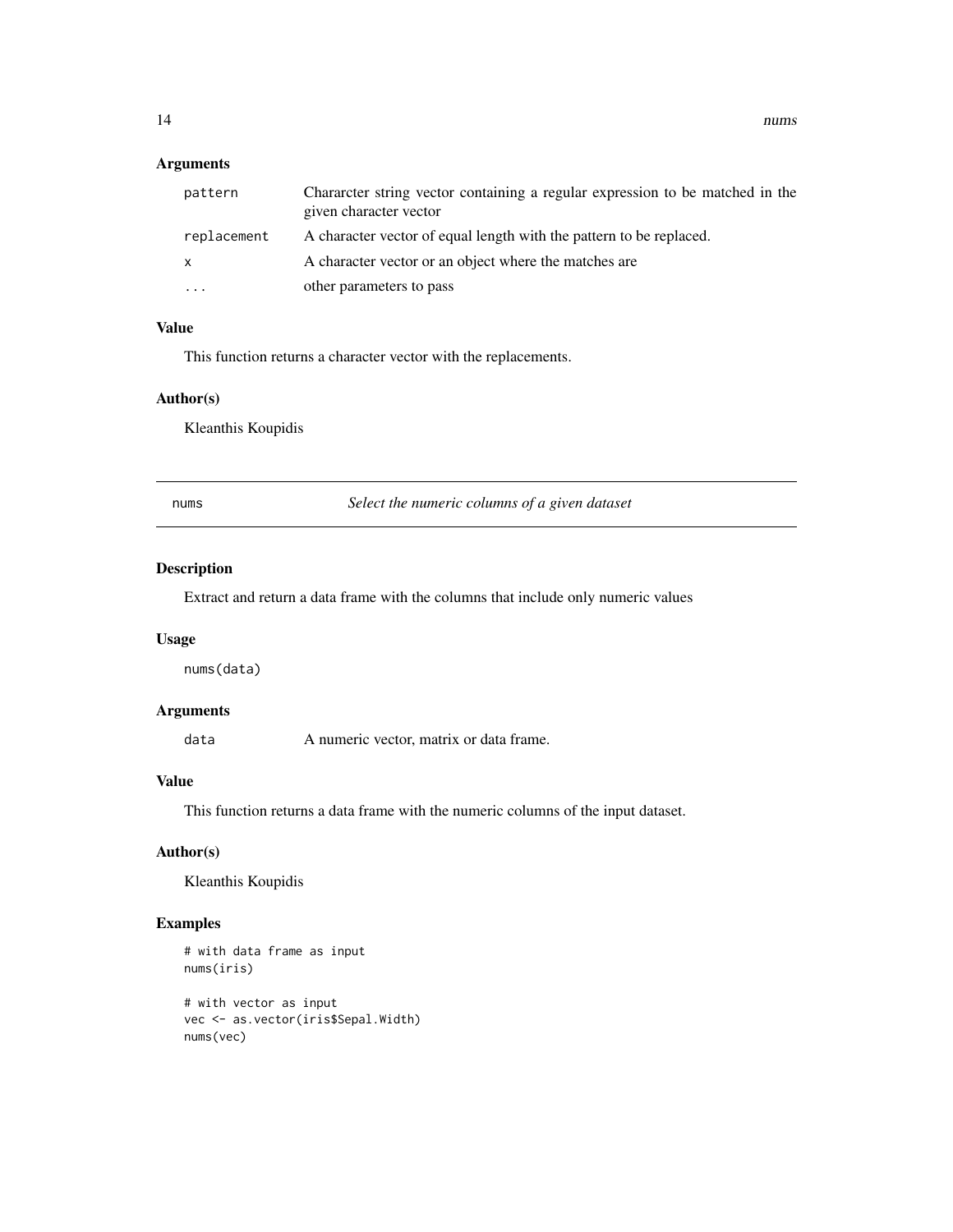# <span id="page-14-0"></span>open\_spending.ds 15

```
# with matrix as input
Matrix \le cbind(Uni05 = (1:200)/21, Norm = rnorm(200),
        '5T' = rt(200, df = 5), Gam2 = rgamma(200, shape = 2))
nums(Matrix)
# OpenBudgets.eu Dataset Example:
head(nums(Wuppertal_df))
```
<span id="page-14-1"></span>open\_spending.ds *Read and Calculate the Basic Information for Basic Descriptive Tasks from Open Spending and Rudolf APIs.*

### Description

Extract and analyze the input data provided from Open Spending API of OpenBudgets.eu, using the ds.analysis function.

#### Usage

```
open_spending.ds(json_data, dimensions = NULL, amounts = NULL,
measured.dimensions = NULL, coef.outl = 1.5, box.outliers = TRUE,
box.wdth = 0.15, cor.method = "pearson", freq.select = NULL)
```
# Arguments

| The json string, URL or file from Open Spending API                                                                        |  |
|----------------------------------------------------------------------------------------------------------------------------|--|
| The dimensions of the input data                                                                                           |  |
| The measures of the input data                                                                                             |  |
| measured.dimensions                                                                                                        |  |
| The dimensions to which correspond amount/numeric variables                                                                |  |
| Determines the length of the "whiskers" plot. If it is equal to zero no outliers<br>will be returned.                      |  |
| If TRUE the outliers will be computed at the selected "coef.outl" level (default<br>is 1.5 times the Interquartile Range). |  |
| The width level is determined 0.15 times the square root of the size of the input<br>data.                                 |  |
| The correlation coefficient method to compute: "pearson" (default), "kendall"<br>or "spearman".                            |  |
| One or more nominal variables to calculate their corresponding frequencies.                                                |  |
|                                                                                                                            |  |

#### Details

This function is used to read data in json format from Open Spending and Rudolf APIs., in order to implement some basic descriptive tasks through ds. analysis function.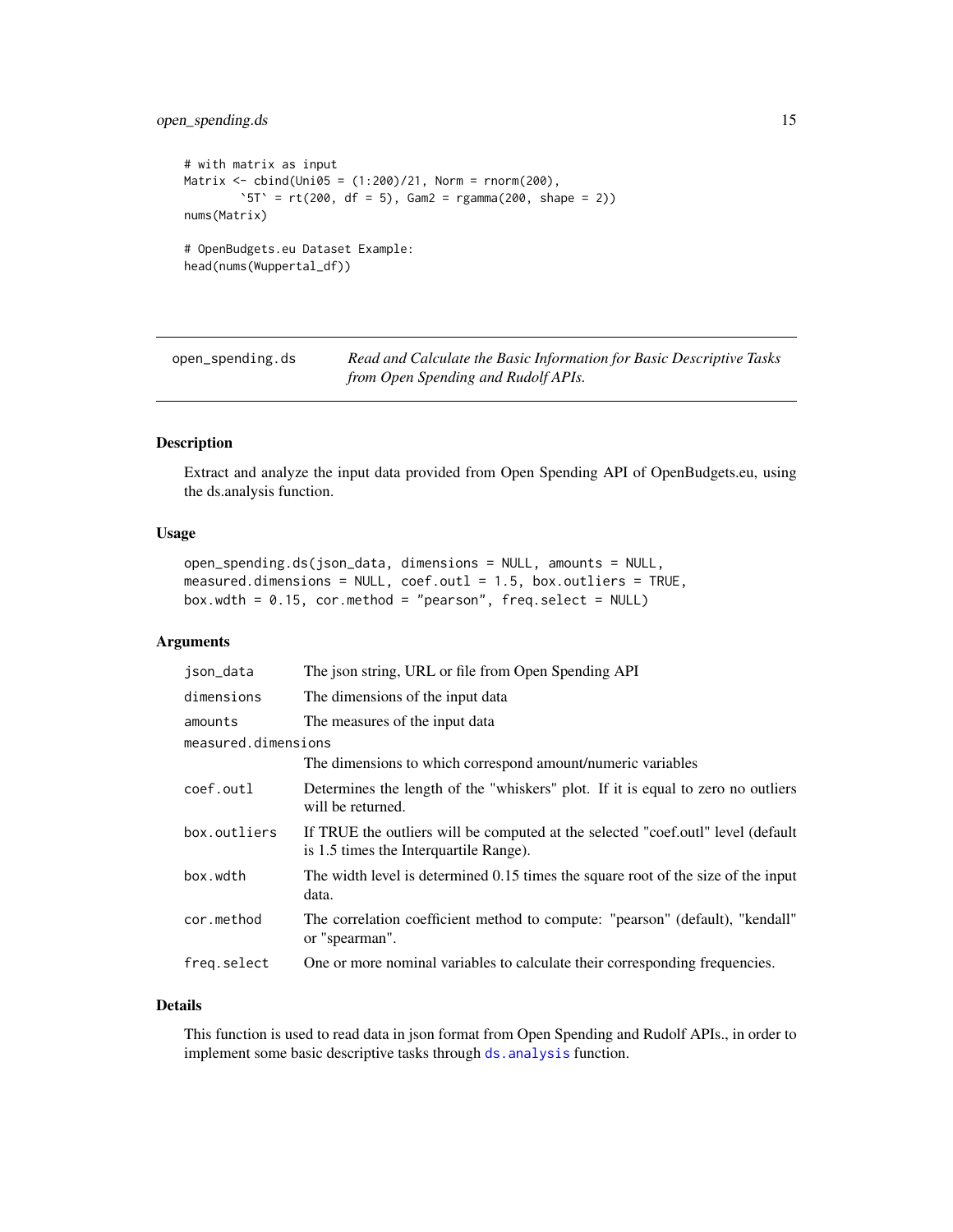# <span id="page-15-0"></span>Value

A json string with the resulted parameters of the ds. analysis function.

# Author(s)

Kleanthis Koupidis

# See Also

[ds.analysis](#page-2-1)

# Examples

```
# OpenBudgets.eu Dataset Example:
# open_spending.ds(json_data = Wuppertal_openspending,
 # dimensions ="functional_classification_3.Produktgruppe|date_2.Year",
 # amounts = "Amount")
```
sample\_json\_link\_openspending *Sample data from Open Spending*

# Description

Sample data of Revised Budget phase amounts

- The year (2016) of the recorded approved budget phase amounts
- The revised budget phase amounts of 2016
- The original amounts of this year
- The functional classification description
- The functional classification code

#### Format

A link with the json format data

#### Source

http://next.openspending.org/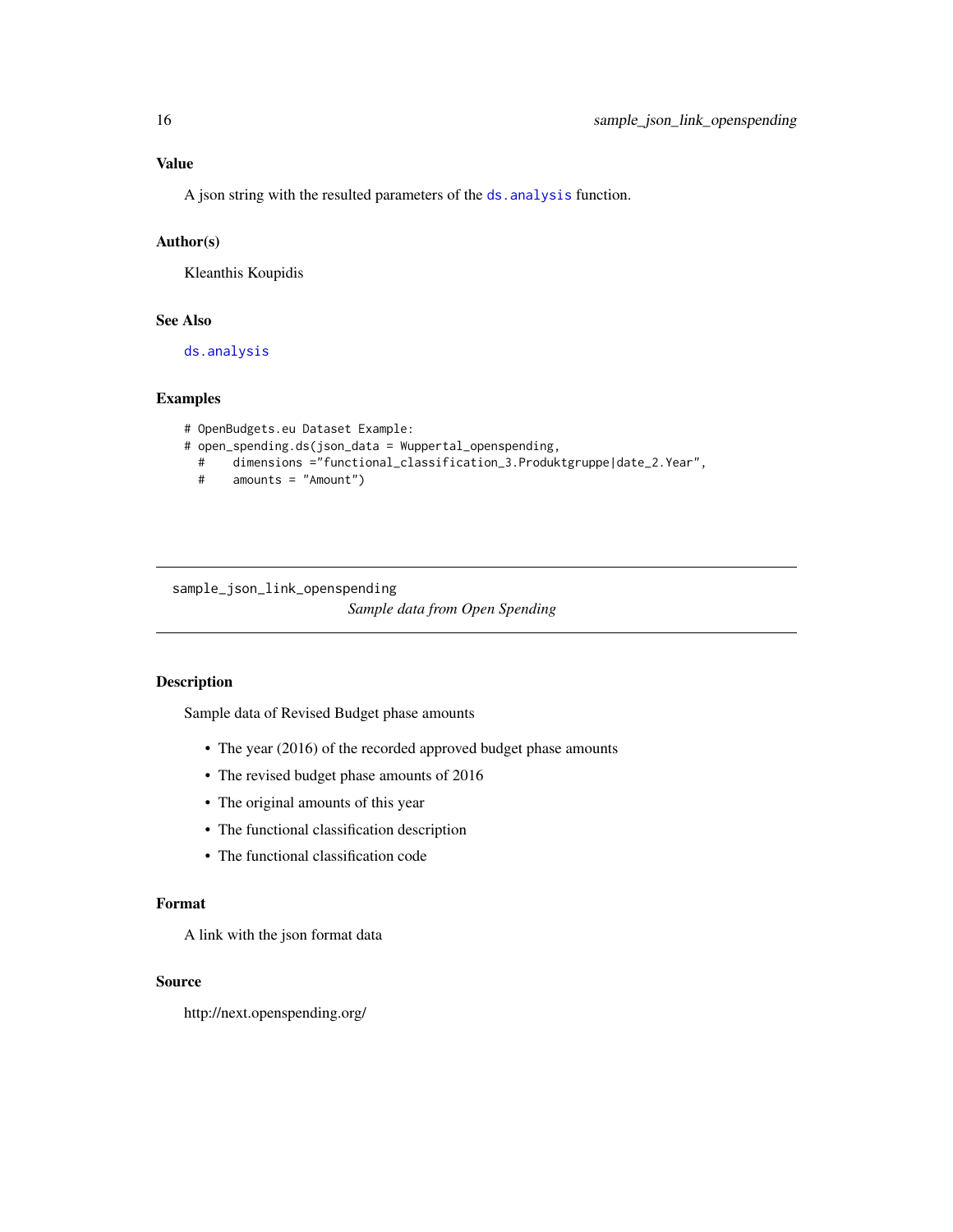<span id="page-16-0"></span>

# Description

This dataset contains the budget of wuppertal for 2009 to 2020

- The product ID
- The account type
- The kind
- The year these amounts were measaured
- The amount
- The product area ID
- The product group ID
- The product
- The product area
- The product group

# Format

A data frame with the previous characteristics as columns

#### Source

http://next.openspending.org/api/3/cubes/4b6d969e07ef7a86aa54e539fc127a14:wuppertalhaushalt/facts

Wuppertal\_openspending

*Wuppertal Fiscal Data extracted from Open Spending API*

# Description

This dataset contains the budget of wuppertal for 2009 to 2020

- The product ID
- The account type
- The kind
- The year these amounts were measaured
- The amount
- The product area ID
- The product group ID
- The product
- The product area
- The product group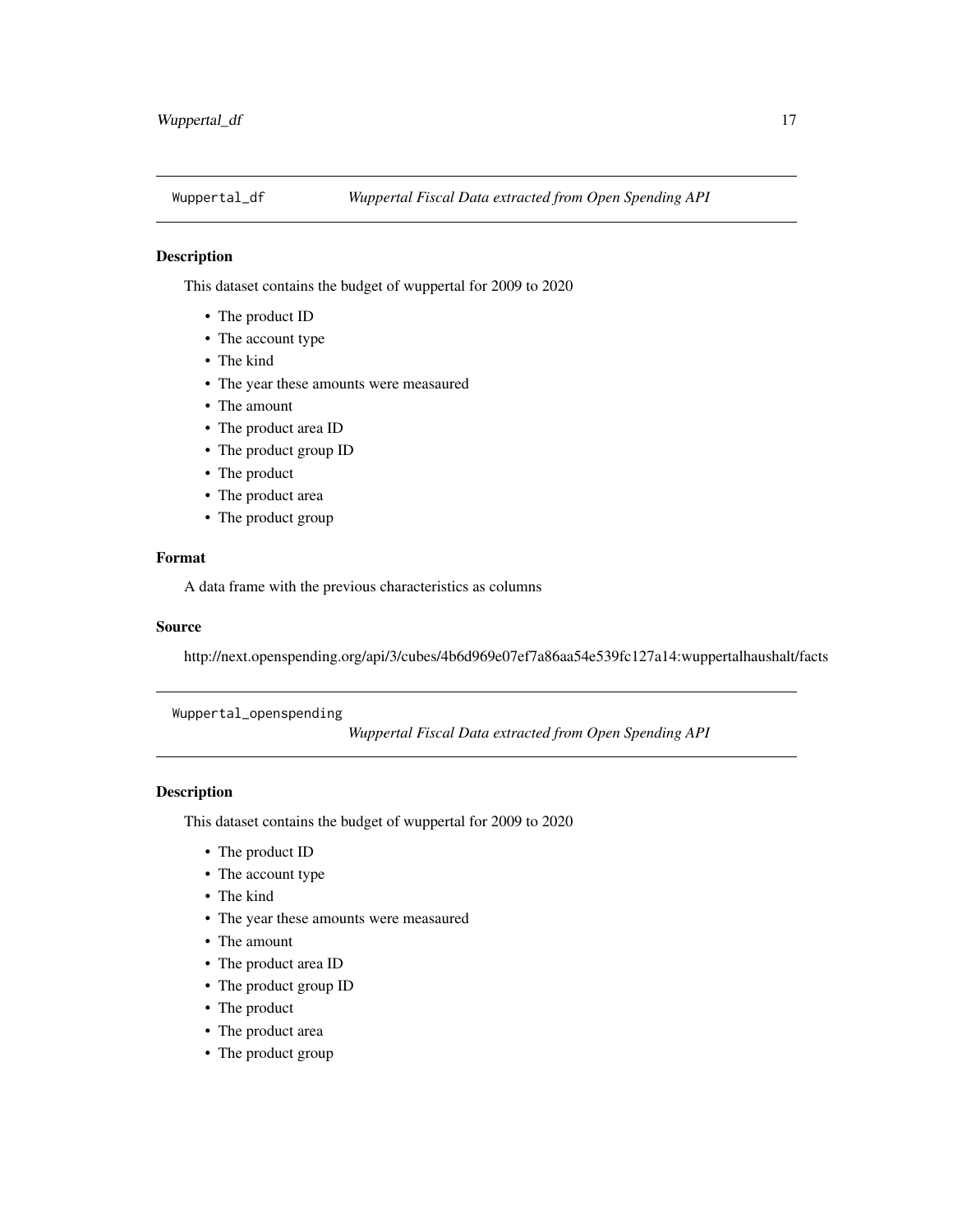# Format

A link with the json format data

# Source

http://next.openspending.org/api/3/cubes/4b6d969e07ef7a86aa54e539fc127a14:wuppertalhaushalt/facts